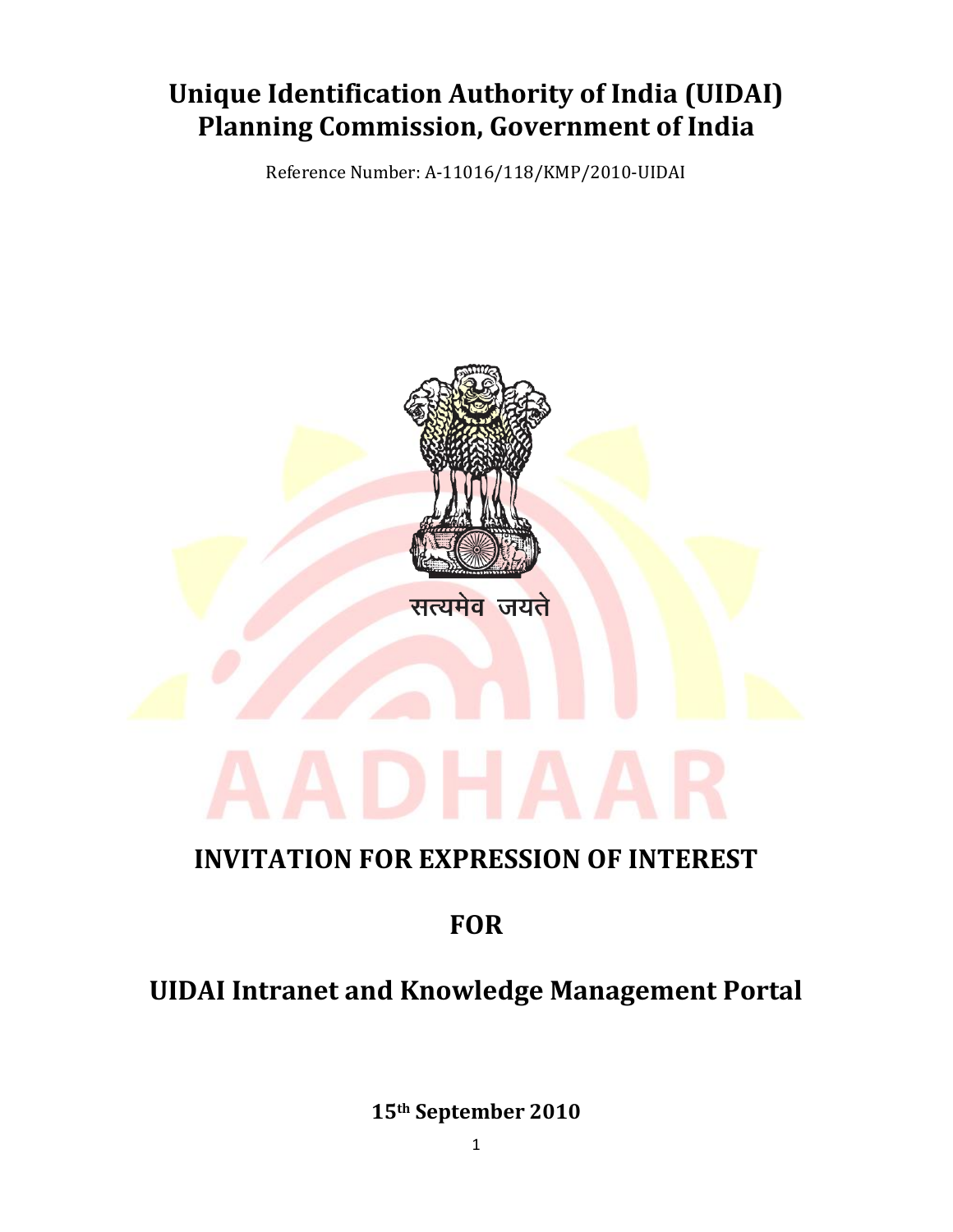

### **Contents**

<span id="page-1-0"></span>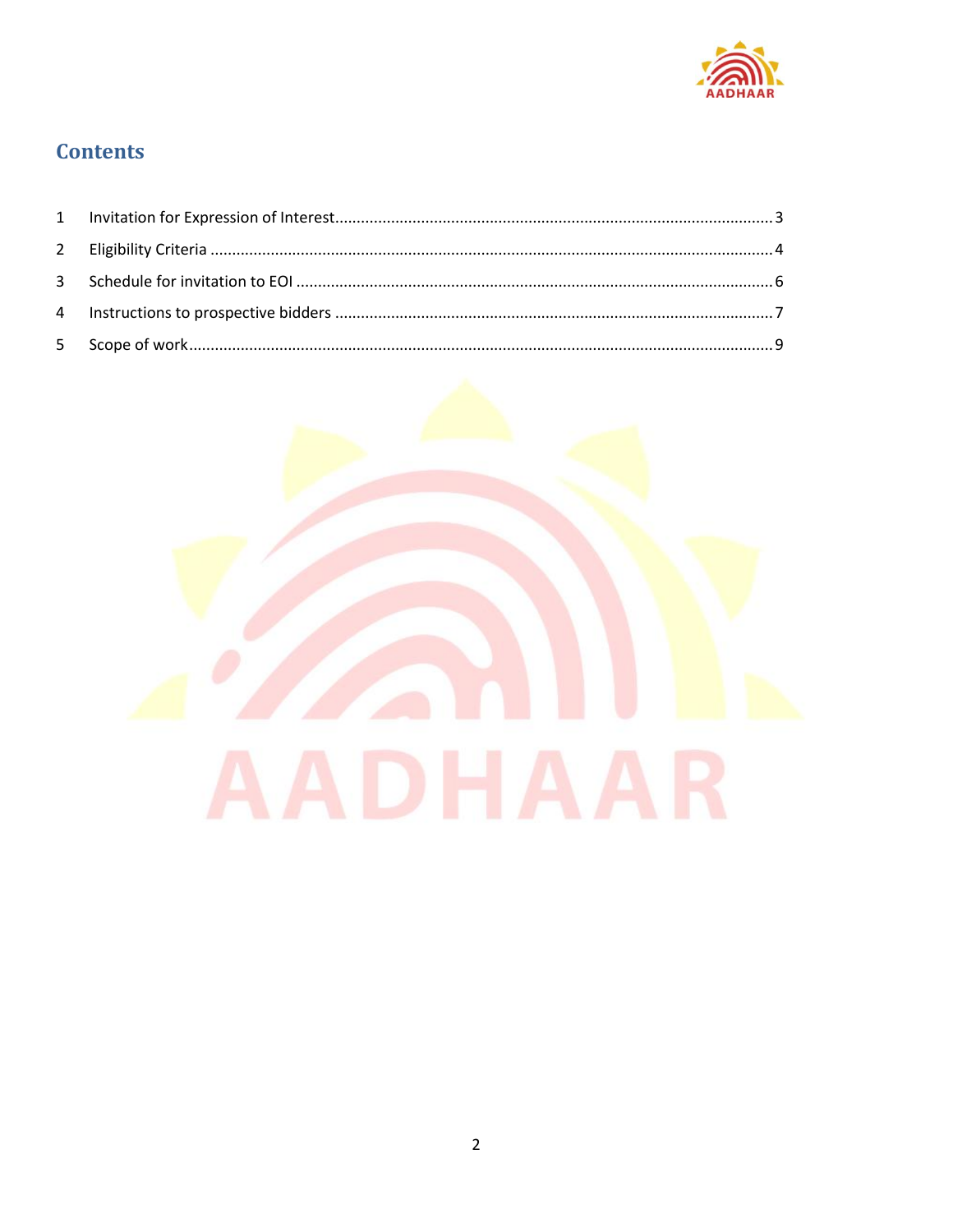

#### **1 Invitation for Expression of Interest**

- 1.1 This is an invitation from Unique Identification Authority of India ("UIDAI") for submission of a non-qualifying Expression of Interest (EOI) for established, reputed and reliable Solution Providers/consortium for the Design, Development, Implementation, Maintenance and support of UIDAI Intranet and Knowledge Management (KM) Portal.
- 1.2 This document should not be construed as Tender / Request for Proposal (RFP).
- 1.3 Prospective Firms/Consortiums are advised to study the EOI document carefully. Submission of EOI shall be deemed to have been done after careful study and examination of the EOI Document with full understanding of its implications.
- 1.4 The EOI document can be downloaded from the UIDAI website (http://uidai.gov.in/). The proposed timelines are given below in Table 3
- 1.5 Shortlisted parties will be invited for the presentation on the following dates:

| <b>EOI Presentation Begin</b> | <b>13 October 2010</b> |
|-------------------------------|------------------------|
| <b>EOI Presentation End</b>   | 15 October 2010        |

<span id="page-2-0"></span>1.6 UIDAI reserves the right to qualify or disqualify any or all EOI responses without assigning any reasons

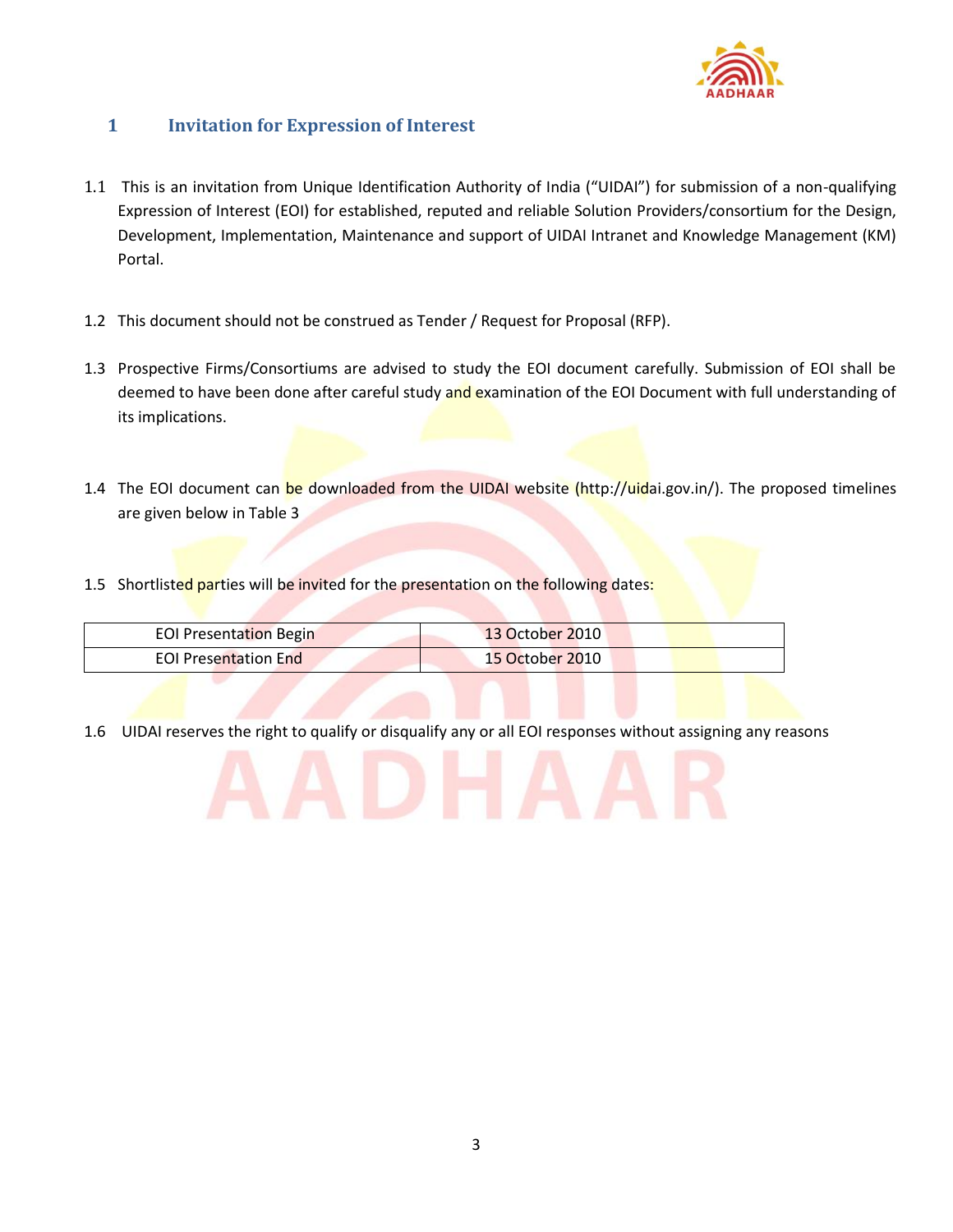

### **2 Eligibility Criteria**

All companies, responding to the EOI must conform to the eligibility criteria and provide supporting documents as specified in **Table 1** below:

| $\mathbf{1}$            | of<br>Prime<br>Full<br>Name<br>the<br>Respondent<br>and<br>Consortium<br>Details (if applicable)                                                                                                                                                 |                                                                                                                                                                                                                                                                                                 |                               |                                   |
|-------------------------|--------------------------------------------------------------------------------------------------------------------------------------------------------------------------------------------------------------------------------------------------|-------------------------------------------------------------------------------------------------------------------------------------------------------------------------------------------------------------------------------------------------------------------------------------------------|-------------------------------|-----------------------------------|
| $\overline{2}$          | Proposed role of the Consortium<br>members                                                                                                                                                                                                       |                                                                                                                                                                                                                                                                                                 |                               |                                   |
| $\overline{\mathbf{3}}$ | Mailing Address in India                                                                                                                                                                                                                         |                                                                                                                                                                                                                                                                                                 |                               |                                   |
| 4                       | Telephone<br>number<br>and<br>Fax                                                                                                                                                                                                                |                                                                                                                                                                                                                                                                                                 |                               |                                   |
| 5                       | E-mail address                                                                                                                                                                                                                                   |                                                                                                                                                                                                                                                                                                 |                               |                                   |
| 6                       | Name and designation of the<br>authorized<br>make<br>to<br>person<br>commitments to the Purchaser                                                                                                                                                |                                                                                                                                                                                                                                                                                                 |                               |                                   |
| $\overline{7}$          | Year of establishment and<br>constitution of organization                                                                                                                                                                                        |                                                                                                                                                                                                                                                                                                 |                               |                                   |
|                         |                                                                                                                                                                                                                                                  |                                                                                                                                                                                                                                                                                                 |                               |                                   |
| SI<br>No.               | <b>Pre-Qualification Criteria</b>                                                                                                                                                                                                                | <b>Supporting Documents</b>                                                                                                                                                                                                                                                                     | <b>Compliance</b><br>(Yes/No) | <b>Detailed</b><br><b>Remarks</b> |
| $\mathbf{1}$            | Company registered in India under<br>the Companies Act 1956                                                                                                                                                                                      | Certificate of Incorporation/<br>Registration                                                                                                                                                                                                                                                   |                               |                                   |
| $\overline{2}$          | Proof of Bidder (Prime Bidder in<br>of<br>consortium)<br>case<br>having<br>Average overall annual turnover of<br>at least Rs. 5 Crore (Rupees Five<br>crores) during the previous three<br>financial years (2007-2008, 2008-<br>2009, 2009-2010) | <b>Audited/ Certified financial</b><br>statements & annual report<br>for 2007-2008, 2008-2009,<br>2009-2010. In case revenue<br>from providing data<br>connectivity is not<br>mentioned explicitly, a<br>certificate from the<br>statutory auditors of the<br>company qualifying the<br>revenue |                               |                                   |
| 3                       | Proof of Bidder (Prime Bidder in<br>case of consortium) having net<br>profit in at least two of the<br>previous three financial<br>years<br>$(2007 - 2008,$<br>2008-2009,<br>2009-<br>$2010$ ).                                                  | Same as above                                                                                                                                                                                                                                                                                   |                               |                                   |
| $\overline{4}$          | Shall not have defaults on any<br>bank/institutions' loans in the past                                                                                                                                                                           | Certificate from statutory<br>auditor                                                                                                                                                                                                                                                           |                               |                                   |
| 5                       | Shall have no default in payment                                                                                                                                                                                                                 | Certificate from statutory                                                                                                                                                                                                                                                                      |                               |                                   |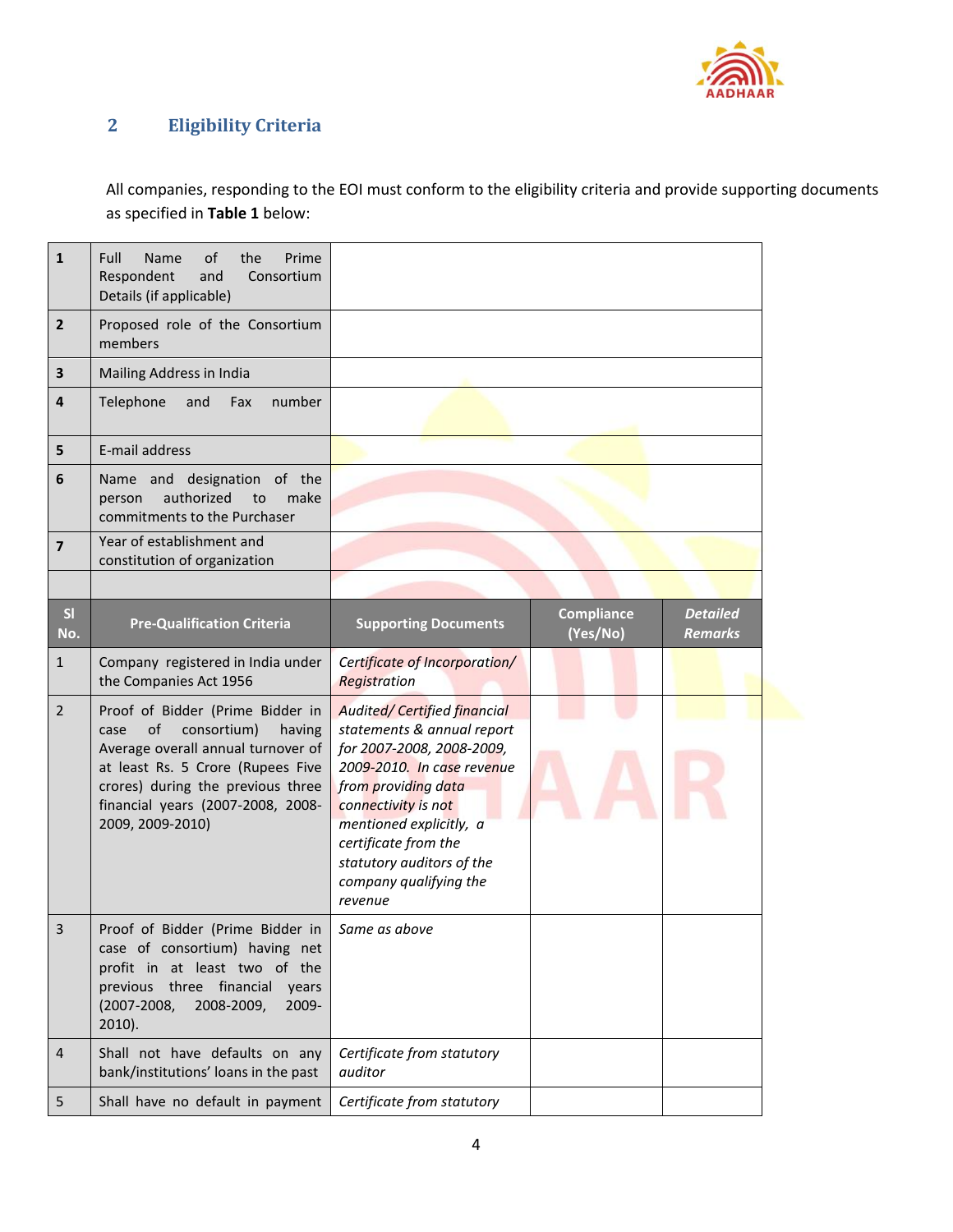

|   |                                                                                                               |                                                                                                                | AADHAA |
|---|---------------------------------------------------------------------------------------------------------------|----------------------------------------------------------------------------------------------------------------|--------|
|   | of statutory dues or liabilities                                                                              | auditor                                                                                                        |        |
| 6 | Shall have implemented at least 2<br>such similar projects in the past                                        | 2 most relevant completion<br>certificates                                                                     |        |
| 6 | Shall have filed income tax returns<br>for the three financial years (2006-<br>07, 2007-2008, and 2008-2009). | Copy of the IT returns for<br>2006-07, 2007-2008, 2008-<br>2009, duly acknowledged by<br>Income-Tax department |        |
| 7 | Shall not be blacklisted by any<br>other government agency                                                    | Certificate from statutory<br>auditor                                                                          |        |
| 8 | Shall submit to UIDAI an overview<br>of the solution proposed                                                 | 2 page summary of specific<br>solution for UIDAI                                                               |        |

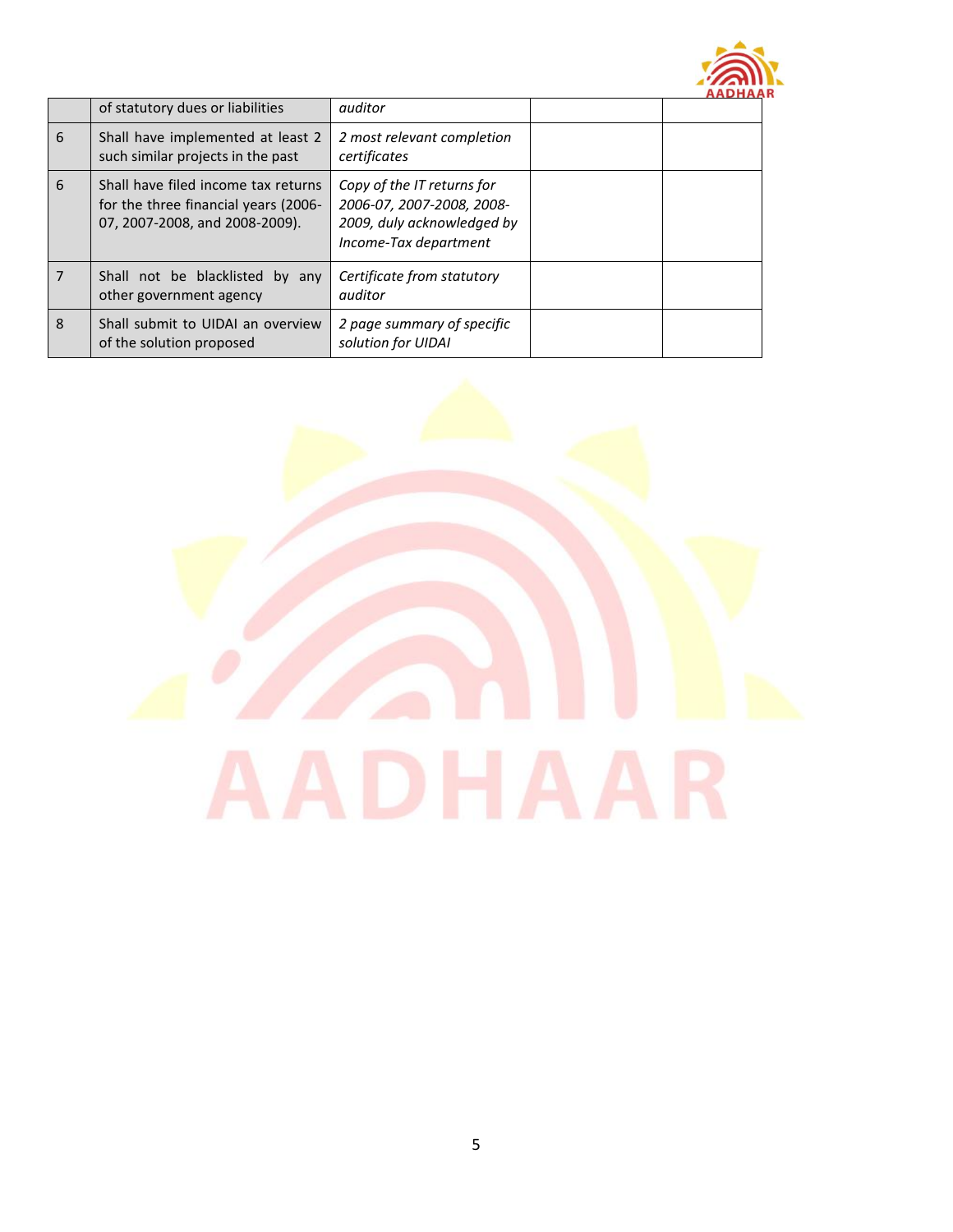

#### <span id="page-5-0"></span>**3 Schedule for invitation to EOI**

#### Table 2: Details of the purchaser

| Sr. No.        | Items of information           | Information                                                   |  |
|----------------|--------------------------------|---------------------------------------------------------------|--|
| 1              | Name of the Purchaser          | Unique Identification Authority of India (UIDAI),<br>Planning |  |
|                |                                | Commission, Government of India                               |  |
| $\overline{2}$ | Addressee and Address at which | Label envelope "EOI for creating UIDAI Intranet and Knowledge |  |
|                | EOI can be obtained/ to be     | Management Portal" addressed to:                              |  |
|                | submitted                      | Deputy Director General,                                      |  |
|                |                                | Unique Identification Authority of India (UIDAI),             |  |
|                |                                | Planning Commission, Government of India (GoI),               |  |
|                |                                | 3 <sup>rd</sup> Floor, Tower - II, Jeevan Bharti Building,    |  |
|                |                                | Connaught Circus,                                             |  |
|                |                                | New Delhi - 110001                                            |  |
| 3              | Address for query submission   | Email: kmportal@uidai.gov.in                                  |  |

#### Table 3: Important dates

| <b>Release EOI</b>                                        | 15 September 2010                         |  |
|-----------------------------------------------------------|-------------------------------------------|--|
| Last Date for raising queries on EOI through email        | 23 <sup>rd</sup> September 2010, 1500 Hrs |  |
| Date for publishing of EOI query responses on website     | 29 <sup>th</sup> September 2010           |  |
| Last Date for Submission of EOI Responses                 | 11October 2010, 1500 Hrs                  |  |
| <b>EOI Presentation Begin</b>                             | 13 October 2010                           |  |
| <b>EOI Presentation End</b>                               | 15 October 2010                           |  |
| Shapeup RFP                                               | 29 October 2010                           |  |
| <b>Release RFP</b>                                        | 02 November 2010                          |  |
| <b>Pre-Bid Conference</b>                                 | 16 November 2010                          |  |
| Last Date for Submission of Written Queries Clarification | 18 November 2010                          |  |
| Date of issue of clarifications                           | 23 November 2010                          |  |
| Last Date for submission of Bids                          | 07 December 2010                          |  |
| <b>Opening of Pre-Qualification Sheets</b>                | 07 December 2010                          |  |
| <b>Paper Evaluation Ends</b>                              | 14 December 2010                          |  |
| <b>Bid Presentation Start</b>                             | 15 December 2010                          |  |
| <b>Bid Presentation End</b>                               | 17 December 2010                          |  |
| Declaration of Technical Evaluation                       | 22 December 2010                          |  |
| Opening of Financial Offers                               | 22 December 2010                          |  |
| Date of Award                                             | 28 December 2010                          |  |
| <b>Date of Starting Operation</b>                         | 06 January 2011                           |  |
| <b>Release of Beta Version (Phase 1)</b>                  | 08 February 2011                          |  |

**The timelines are indicative. These may be reduced to enable faster deployment, for which adequate notice will be given.**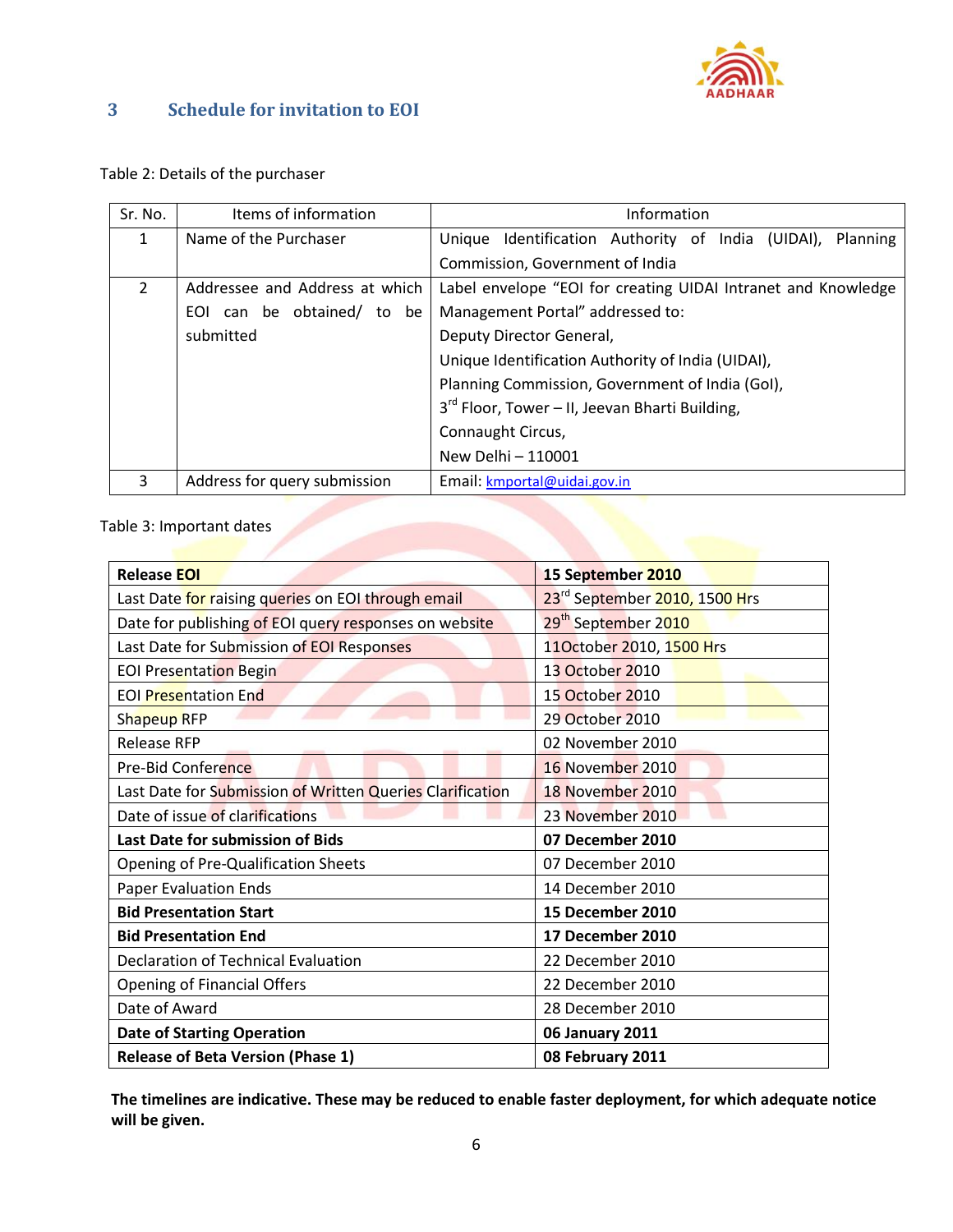#### <span id="page-6-0"></span>**4 Instructions to prospective parties**

- 4.1 Proposal responses should be in one large envelope marked as "EOI for creating UIDAI Intranet and Knowledge Management Portal" containing two separate sealed envelopes.
- 4.2 Each of the sealed envelopes shall have one ORIGINAL and one COPY of the Expression of Interest.
- 4.3 The EOI is available to be downloaded online, free of cost at the website [www.uidai.gov.in](http://www.uidai.gov.in/) under the 'Tenders' section, under Tender Category 'Technology'.
- 4.4 Proposals received after due date & time or without necessary documents will be rejected
- 4.5 The sealed envelopes will be opened as per schedule detailed in Table 3. Firms may send one person on their behalf to be present when the sealed envelopes are being opened.
- 4.6 The firm may send an email to **kmportal@uidai.gov.in** for any clarifications or queries as per schedule in Table 3 The last date for raising queries through email is 23.9.2010. Consolidated response to emails received will be posted on the website on 29.9.2010.
- 4.7 Based on the responses received for the EOI, UIDAI reserves the right to invite interested parties for the EOI presentation at its own discretion. The invited parties will be intimated over phone/e-mail.
- 4.8 Parties that are invited for the presentation should note that the time limit for the presentation will be 45 minutes inclusive of 15 minutes for Q&A. The presentation should cover the details provided in Table 4

| Item No. | <b>Criterion</b>               | <b>Description</b>                                                                                                            |
|----------|--------------------------------|-------------------------------------------------------------------------------------------------------------------------------|
| 1.       | Financial overview of the Firm | Brief snapshot of company financial including but not<br>limited to:<br>Turnover<br>Earnings<br>٠<br>• Profit from operations |

Table 4: Requirements for EOI Presentation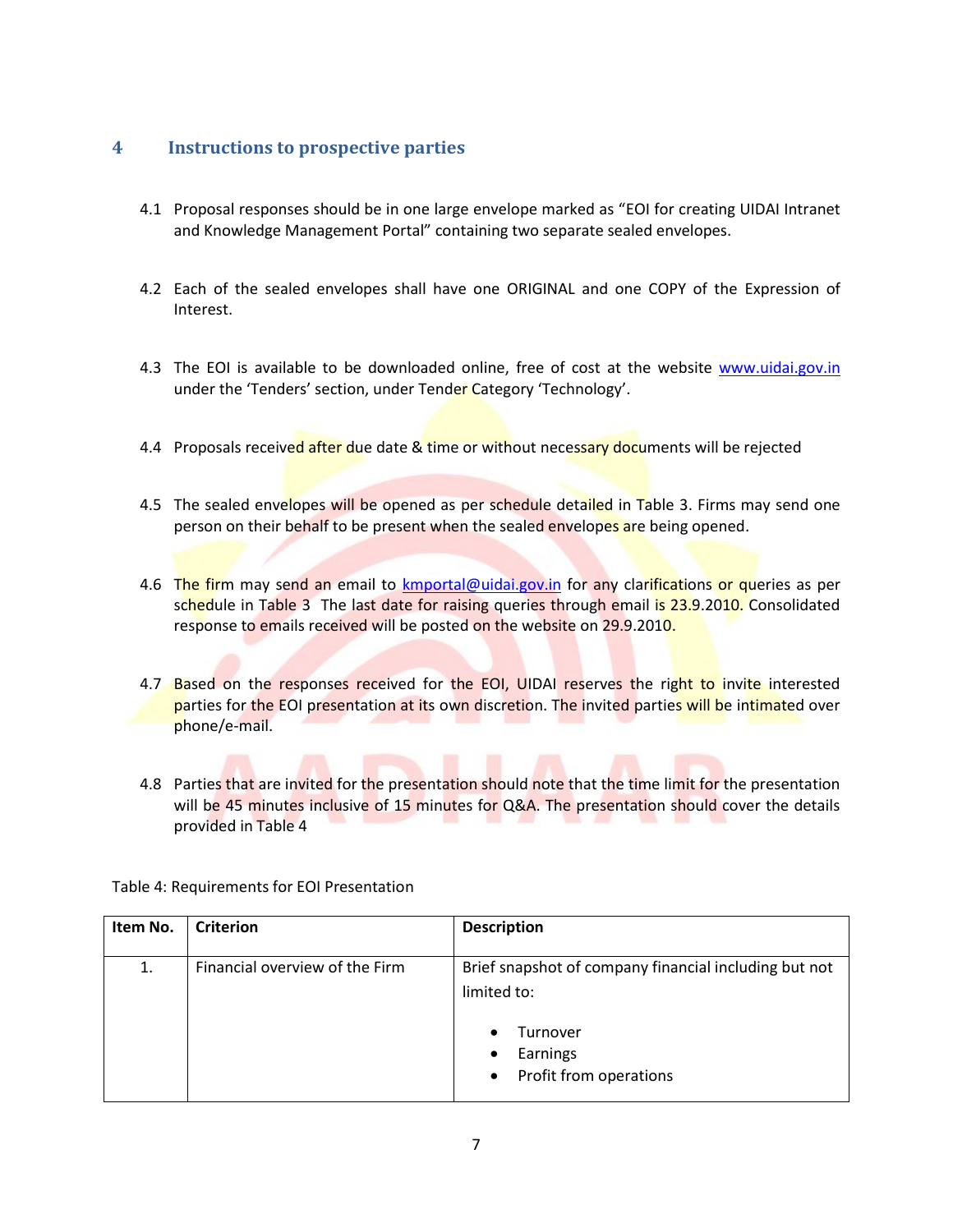

| 2. | Past Experience                        | <b>AADRAAN</b><br>Case studies of two (2) similar projects implemented.                          |
|----|----------------------------------------|--------------------------------------------------------------------------------------------------|
|    |                                        | A list of most relevant solutions provided detailing the                                         |
|    |                                        | profile of clients, including but not limited to, the area                                       |
|    |                                        | of their activity.                                                                               |
| 3. | Solutioning for UIDAI                  | Overview of the features and functionality of the                                                |
|    |                                        | specific solution for UIDAI, including                                                           |
|    |                                        |                                                                                                  |
|    |                                        | Range of products proposed                                                                       |
|    |                                        | Scalability of the solution                                                                      |
|    |                                        | Ease of use                                                                                      |
|    |                                        | Training and hand holding during deployment                                                      |
|    |                                        | Extent of open source software and user license<br>requirements                                  |
|    |                                        | Level of maturity of the office automation solution                                              |
|    |                                        | conforming to the usual procedures of the                                                        |
|    |                                        | Government of India.                                                                             |
|    |                                        | [The Manual of Office Procedures issued by the                                                   |
|    |                                        | Department of Administrative Reforms and Public                                                  |
|    |                                        | Grievances (DARPG) is the reference document                                                     |
|    |                                        | and is available at                                                                              |
|    |                                        | http://darpg.nic.in/arpg-                                                                        |
|    |                                        | website/eReference/ManualReportGuideline.asp ]<br>Upgrade requirements and schedule for the<br>٠ |
|    |                                        | proposed solution                                                                                |
|    |                                        | Hardware hosting cost (indicative) as a percentage                                               |
|    |                                        | of total project cost                                                                            |
| 4. | Team composition and experience        | Profile of proposed team for implementation of the                                               |
|    |                                        | solution.                                                                                        |
| 5. | <b>Ongoing Support and Maintenance</b> | Overview of the ongoing maintenance and support                                                  |
|    |                                        | for solution proposed. Multiple models may be                                                    |
|    |                                        | proposed for the same.                                                                           |
| 6. | Modular approach                       | Case studies of two (2) projects where the party                                                 |
|    |                                        | added fresh functional modules to a an existing                                                  |
|    |                                        | knowledge management portal developed by another                                                 |
|    |                                        | party.                                                                                           |
| 7. | <b>License Requirements</b>            | Additional license requirements, if any.                                                         |
| 8. | Options available vs. Impact on        | The prospective bidder may here outline the various                                              |
|    | costing                                | options available in a modular manner and outline the                                            |
|    |                                        | implications on cost and functionality.                                                          |
| 9. | Any other relevant information         | Solutions not specifically asked for, that could add                                             |
|    |                                        | value to the proposed portal.                                                                    |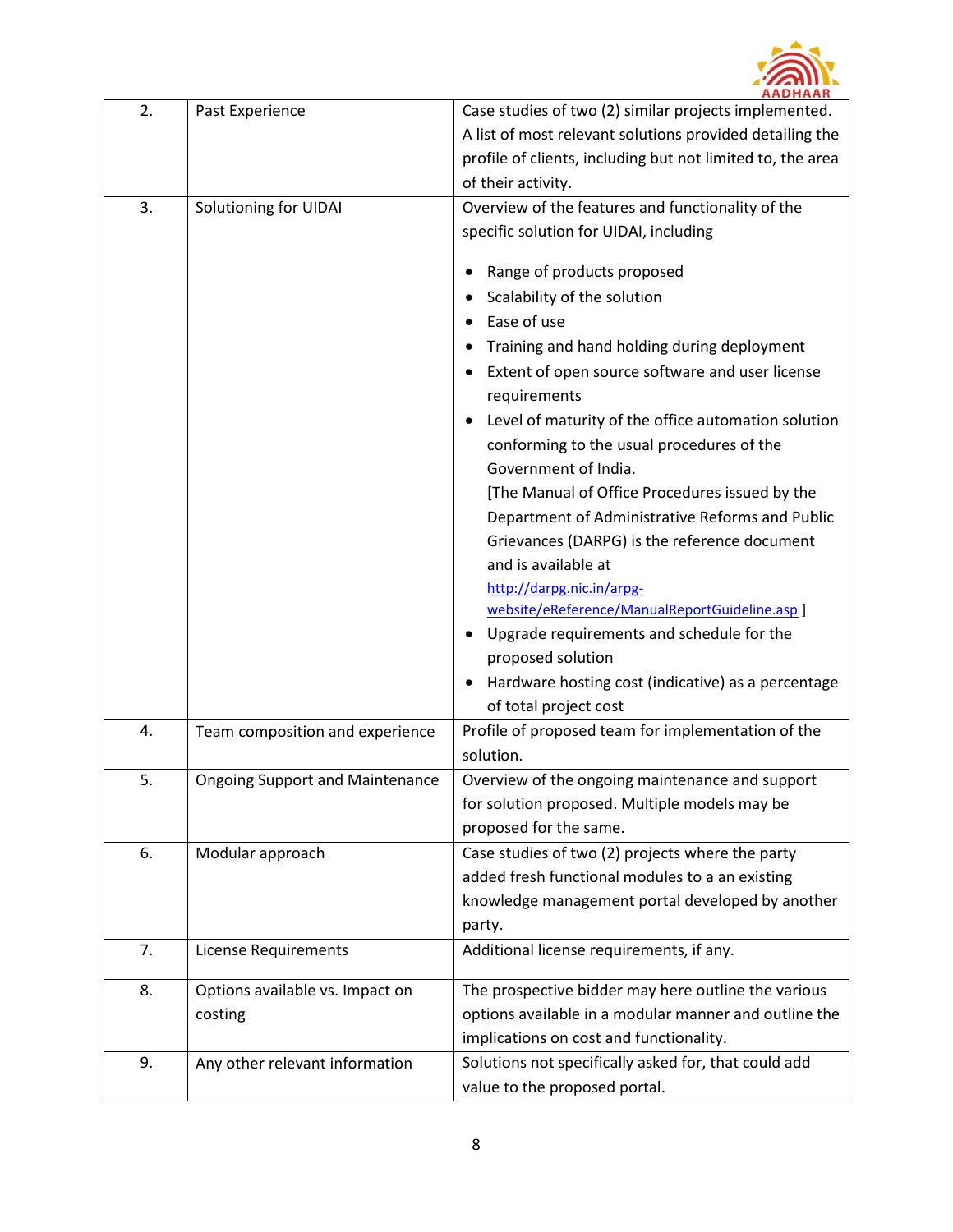

### <span id="page-8-0"></span>**5 Scope of work**

The SOW will be valid for a period of 3 years, extendable up to 5 years, subjected to satisfactory performance.

#### **5.1. Expectations from the Vendor:**

**Purpose:** Design, Development, Implementation, Maintenance and support of UIDAI Intranet and KM Portal to enhance the performance and productivity of the UIDAI Ecosystem for better knowledge sharing and project collaboration.

**Scope:** The intranet portion of the portal, expected to host the office automation, finance and HR modules, project management and file management modules, calendars and such is expected to be used by the 8 Regional Offices of UIDAI, the UIDAI technology center in Bangalore and the UIDAI Headquarters in Delhi.

The information exchange and collaboration portal, likely to be driven by dynamic databases (in an ASP interface or equivalent) is to be used by Registrars, EAs and other stakeholders who would need to be provided user-based restricted access based on the extranet capabilities.

**Integration:** Integration with all the UIDAI business applications and databases (Applications Portal, CIDR, CRM, Online testing software, UIDAI website and other UIDAI business applications)

**Preference for open source platform:** Solutions based on an open source platform limiting user license requirements will be preferred.

#### **5.2. Portal Features:**

- 5.2.1. File Management System/Document Management System:
	- All documents, files, circulars, Government Orders, Memorandums, Dak etc that flow as part of the process today are in physical paper form and need to be digitized.
	- An online workflow needs to be put in place for the movement of the said documents from one stakeholder to another.
	- This should facilitate disaster recovery management of documents and also enable easy scrutiny in future.
	- Management of organizational documents: All documents need to be populated under a well defined Taxonomical Structure (Parent –Child).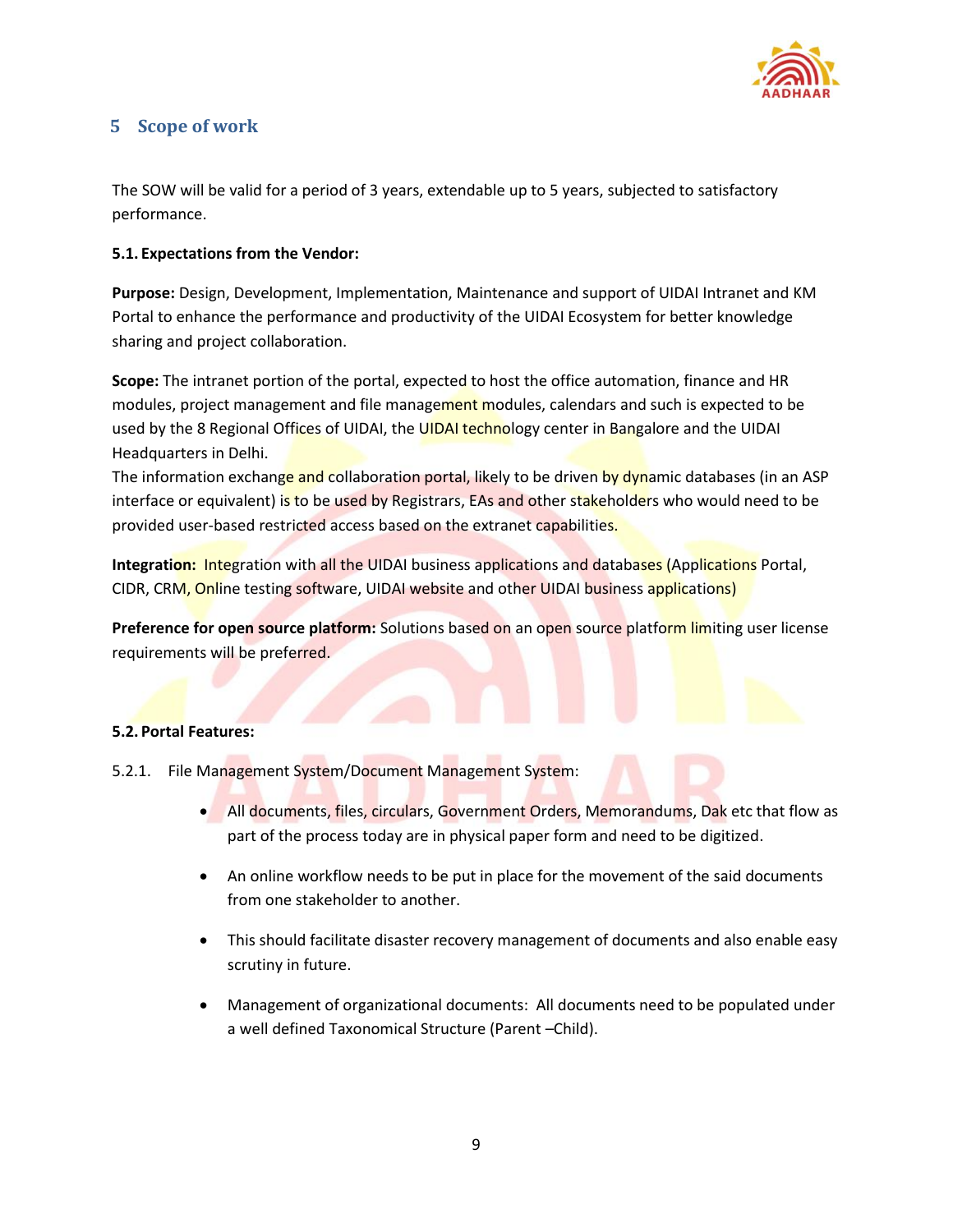

- The flexibility to create various document libraries for different organizational units of UIDAI and further drilling down would lead to folders, sub-folders, documents defining the access control at each level.
- 5.2.2. Version Control Functionality:
	- o The document libraries should have the version control functionality for all the populated information (Documents) under various taxonomical units defined for the purpose.
	- o Version Control functionality would track all the details of any particular knowledge units updating on regular basis under the taxonomical structure defined for the purpose.
- 5.2.3. *Document Security Control:* Security of the Intellectual Property of UIDAI would need to be addressed at each level of the document library (From folder structure to the document level). The various levels would be:
	- o Administrator (for Folder, Sub-folder, etc) Full Rights
	- o Full Access (Read, Write, Modify, Add, Delete)
	- **o** Read Access (Read Access only, Restrict Download)
	- **o** Limited Access (Role Based Access defined by the Administrator)
- 5.2.4. *Design of Document Approval Workflow:* Online workflows for document approval must be easy to design/modify at every stage of document creation. Flexible and easy to design Document workflow process for approvals at every stage of the document creation. Access Control, version control, comments, tracking changes etc should be editable and maintained in the whole document approval process.
	- a. The vendor should have capabilities to design the application in such a manner **that a non-technical employee can easily initiate the process with minimum** effort of training.
	- b. **Biometric Digital signatures** should be an option at the various stages of the document approval.
- 5.2.5. *Alerts and Notifications:* For every new addition, deletion, due date for updation, an alert/notification would be automatically triggered to the respective owner of the any Knowledge Item defined under the Taxonomical structure.

**NOTE:** The scope for the feature should extend up to/and permit integration of File Management System/Document Management System with the KM Portal.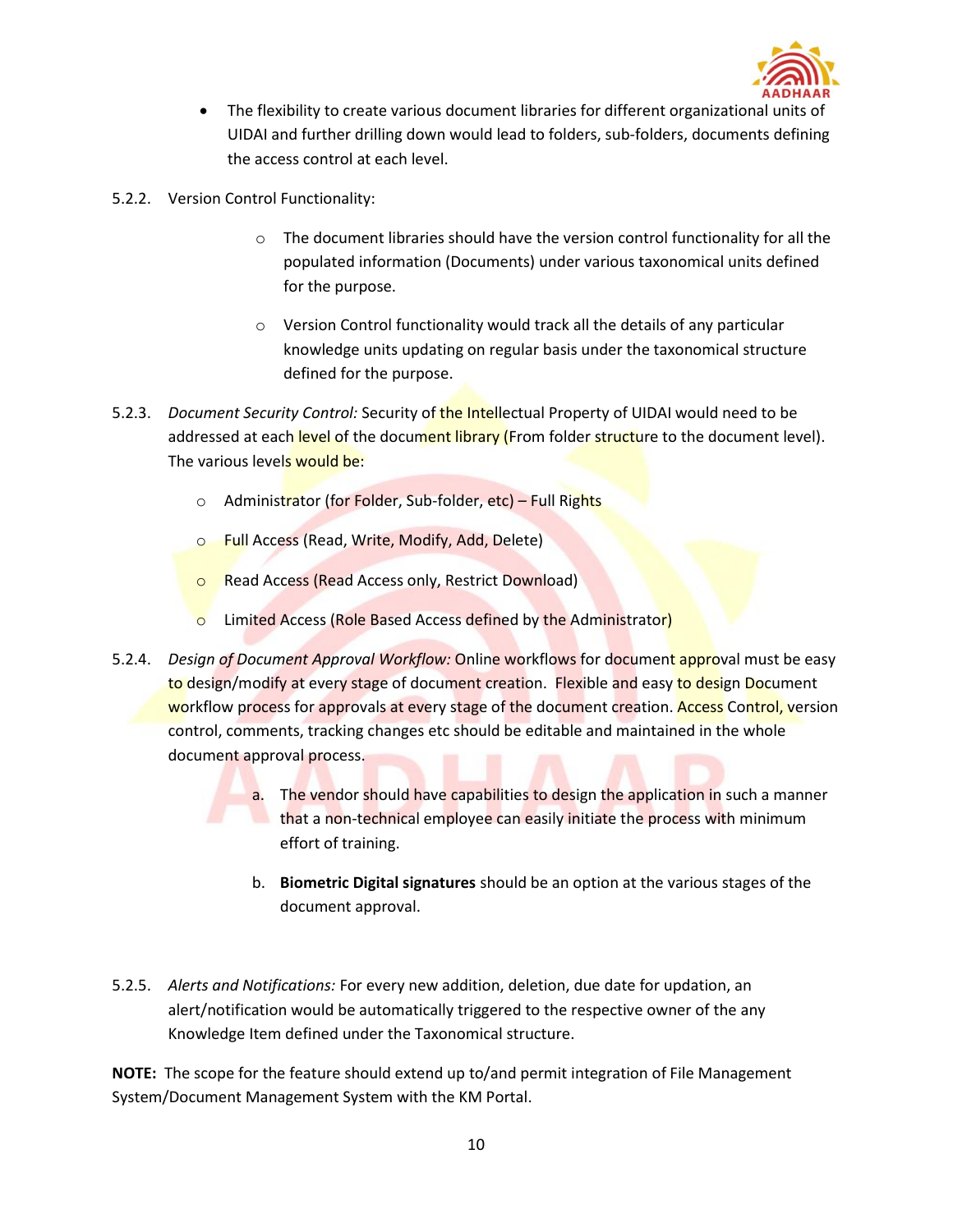

#### 5.2.6. Project Management (Task Management/Issue Tracking/Group Calendars):

- a. Issue tracking for various projects: Create, edit and assign access control to
	- i. Individual/group Tasks.
	- ii. Group Calendars to manage meetings
	- iii. Group Tasks, Project Tasks with various view (Gantt Chart View, etc).
- b. Facility to export various lists in number of formats like Excel, pdf, word, etc).
- c. Flexibility to design various headings, subheadings for various Projects, Tasks, etc.
- d. Each Project Task should contain a Risk Management Feature where risks associated with each task will be outlined.
- e. Alerts and Notifications to the task assigned should be included.

**NOTE:** The scope for the feature should extend upto/and permit integration of Project Management Tool with the KM Portal. The feasibility study would be submitted by the vendor with all the technical as well as functional requirements for the same.

- 5.2.7. Discussion Groups/Forums/Communities of Practice:
	- a. The solution would include the provision for creating Discussion Forums for all the stakeholders of UIDAI.
	- b. Bookmarking/Tagging should be enabled for all discussion threads.
	- c. Moderated access control
	- d. The communities of practice would include the provision for sharing documents, lessons learned from past experiences, related suggestions provided on the internet site, etc.
- 5.2.8. Project Sites
	- a. The solution would have the provision to create any number of project sites for various projects of the UIDAI with having Project Management tool, corresponding documents generated during the project with workflow management, security control, etc.
	- b. Administrator will have the rights to move all the data from Project site to the main Repository after the completion of the project.